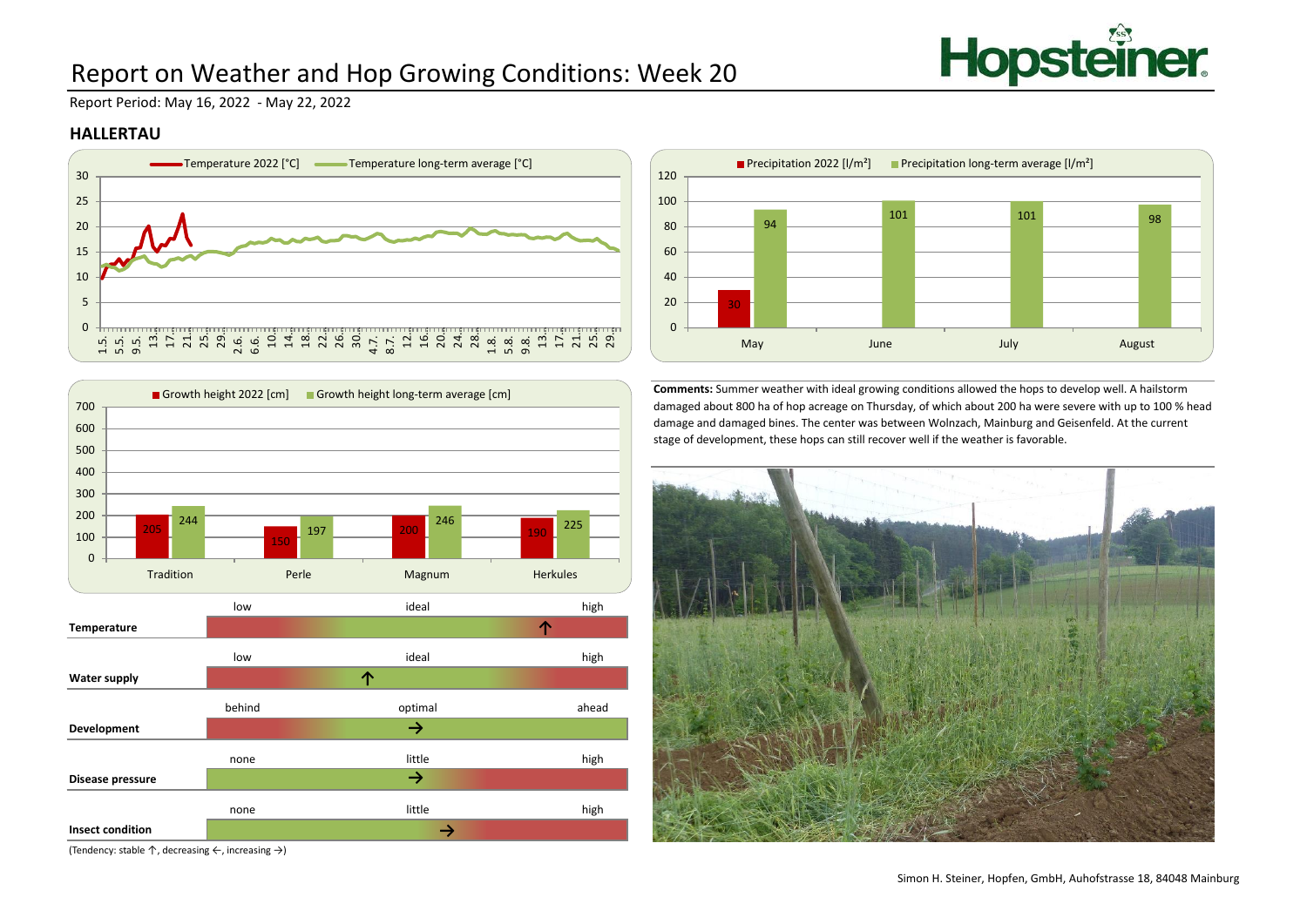

# Report on Weather and Hop Growing Conditions: Week 20

Report Period: May 16, 2022 - May 22, 2022

### **TETTNANG**



Growth height 2022 [cm] Growth height long-term average [cm]



**Comments:** Warm and humid weather favored the growth. The soil is well supplied with water by thundershowers. The planters are busy with re-training, fertilizing and plowing the rows. Strong migration of the aphis fly is observed, first treatments have already been carried out.



(Tendency: stable ↑, decreasing ←, increasing →)